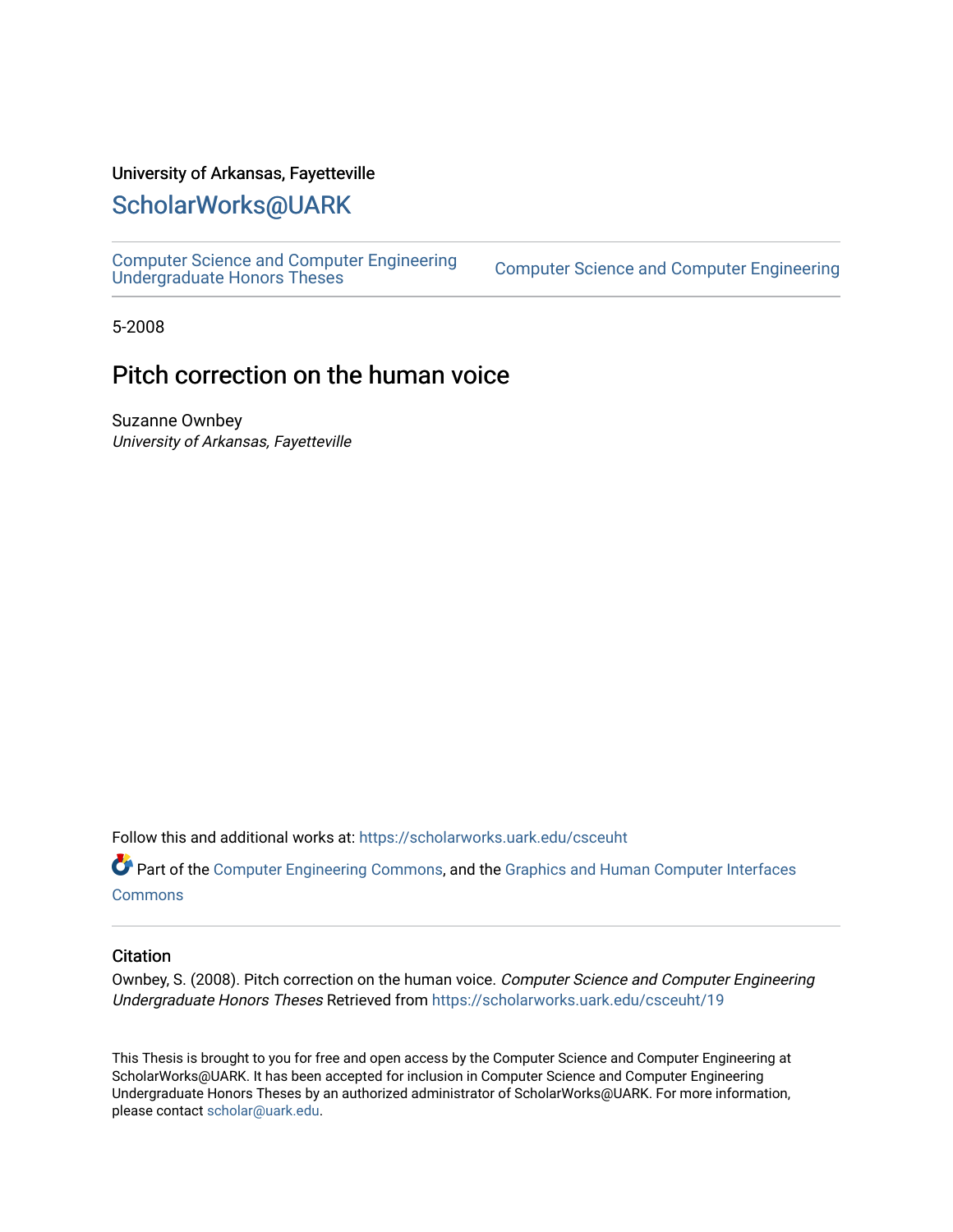**Pitch Correction on the Human Voice** 

An Honors Thesis submitted in partial fulfillment of the requirements for Honors Studies in Computer Science

> By Suzanne Ownbey

Spring 2008 Computer Science College of Engineering The University of Arkansas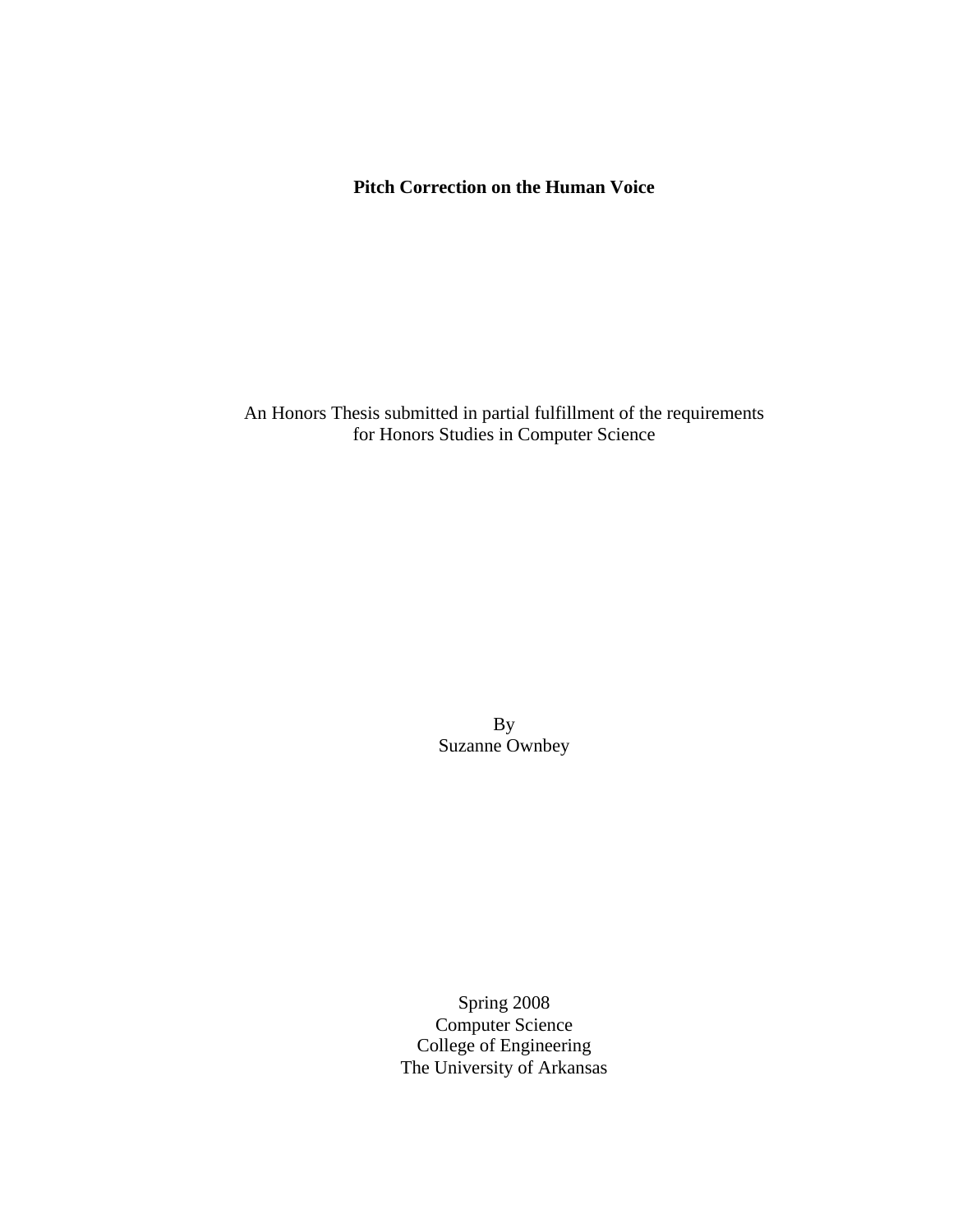## *Introduction*

Singing is an excellent way to achieve fame, granted one can sing on key. Alternatively, a person who does not inherently have this ability or want to spend the time practicing to achieve it could use a programmatic solution to pitch correction. Proprietary products already exist that can correct the pitch of a singer, but the average mediocre singer may not be willing or able to purchase them.

The focus of this research is to use the basic frequency altering algorithm of resampling, which alters the length of the wave to correct the pitch of a note. Small parts of the wave will be resampled to a harmonic pitch to keep the wave at its original length. (See Figure 1.) If a wave is resampled to a lower pitch, the length will be increased, and the harmonic pitch will be higher so it can shrink parts of the wave. If a wave is raised in pitch, the length will decreased and the harmonic pitch will be lower to stretch the length make to its original size.

Figure 1 a. Shows a wave whose pitch needs to be raised to be in tune.

Figure 1 b. shows what Figure 1 a. would look like after it had been resampled to a higher frequency and parts resampled to a lower harmonic frequency.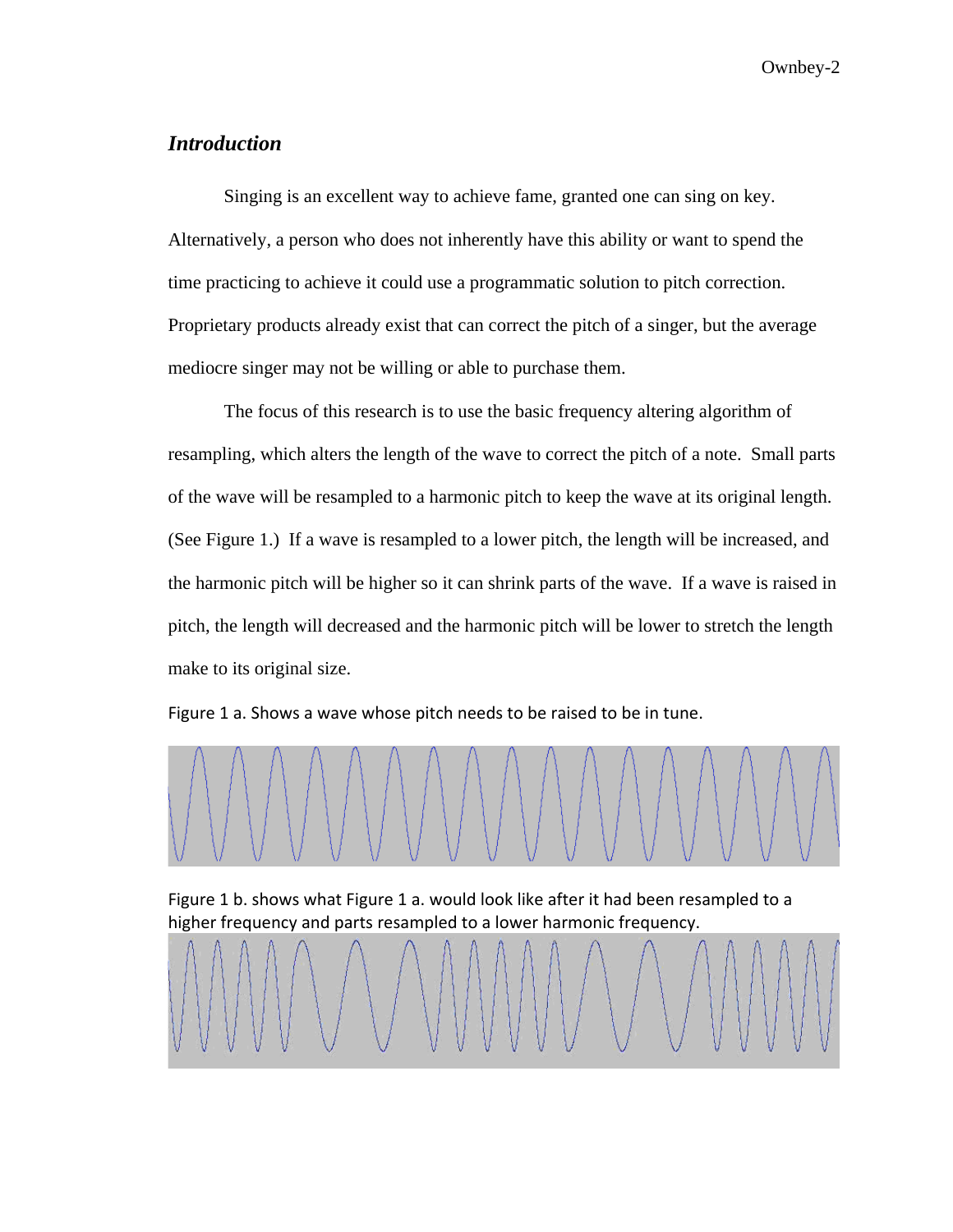### *Background*

Little academic research has been published on altering frequency of sounds waves. One algorithm, named Pitch-Synchronous Overlap and Add or  $PSOLA^{[2]}$ , corrects the length changing problem of resampling. It sections the wave and adds or removes parts to keep the length the same as the original, but this can cause discontinuities and is complicated.

At the core of this research is the resampling algorithm. Resampling is a process by which a wave's frequency and thus the pitch can be altered. Digital wave files consist of points of data, samples, across the wave taken at a standard time interval know as the sample rate. By removing some of the samples in the file and keeping the time step constant, the frequency of the wave can be increased. To lower the frequency, the samples can be repeated or synthetically reproduced by interpolation to increase the number of samples. A resampling factor is used to determine which samples to keep, skip, or interpolate and is found by dividing the desired frequency of the note by the original frequency.

Equation 1. The resampling factor, F

current frequency

This factor is then used as a guide to iterate through the samples. Below is the basic resampling algorithm.

Algorithm 1. Basic Resampling

```
loop through samples until end 
    newSample.add(samples[index]) 
    index = index + factor 
end loop
```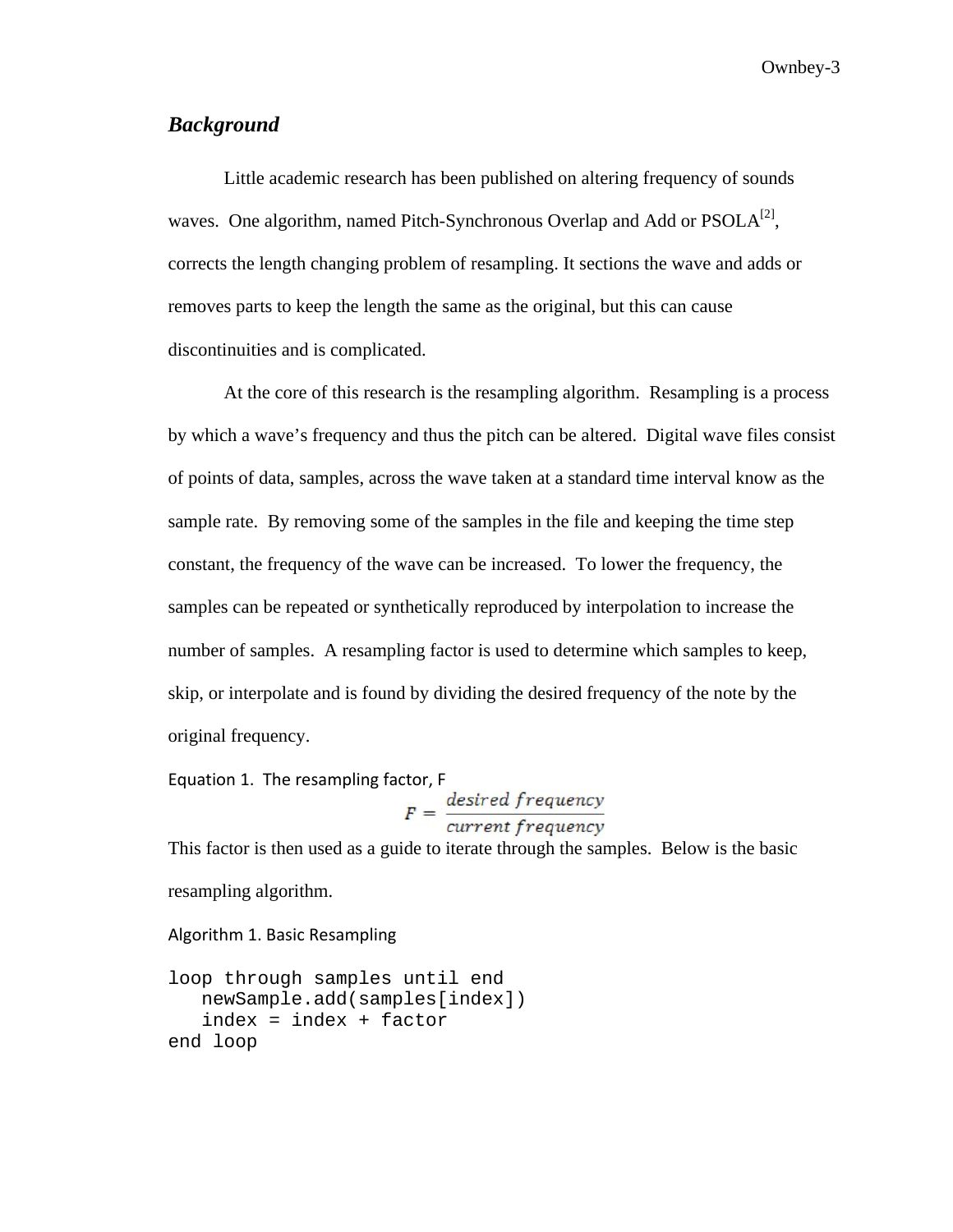For example, a resampling factor of two will remove half of the samples by removing every other one, which causes the same number of peaks to be present but in half the amount of time. So a factor of two will double the frequency causing the pitch to be raised an octave. To raise a pitch less than an octave, the factor has to be greater than one and less than two. If the resampling factor is not an integer, then samples cannot merely be left out of the new wave. Instead, points have to be interpolated for the fractional parts in order to properly change the frequency.

This process of resampling will either decrease or increase the duration of the wave in proportion to the resampling factor, which leads to discontinuity when trying to alter the pitch of a note within a song. The length of the wave after resampling is the original length divided by the resampling factor (Equation 2.) If the resampling factor is two, for example, then the length will be cut in half.

Equation 2.

$$
LengthAfter = \frac{LengthBefore}{Factor}
$$

To find the resampling factor, it is necessary to know the pitch of the given wave. Several algorithms exist that accomplish this, but none are perfect. The flaws in these algorithms will be ignored and encapsulated, so that if in the future, better algorithms are found, they can replace the algorithms used in this research. The YIN algorithm is one such algorithm.<sup>[1]</sup> The accuracy of YIN decreases with the clarity of the sound, so initial tests will use perfect sinusoidal waves to remove error from determining the frequency.

To choose a pitch to resample the intermediary sections to, the frequencies of the corrected pitch and the length correcting pitch must be harmonious. In order to find a harmonious pitch, a little music theory is needed. According to the *Oxford Companion to*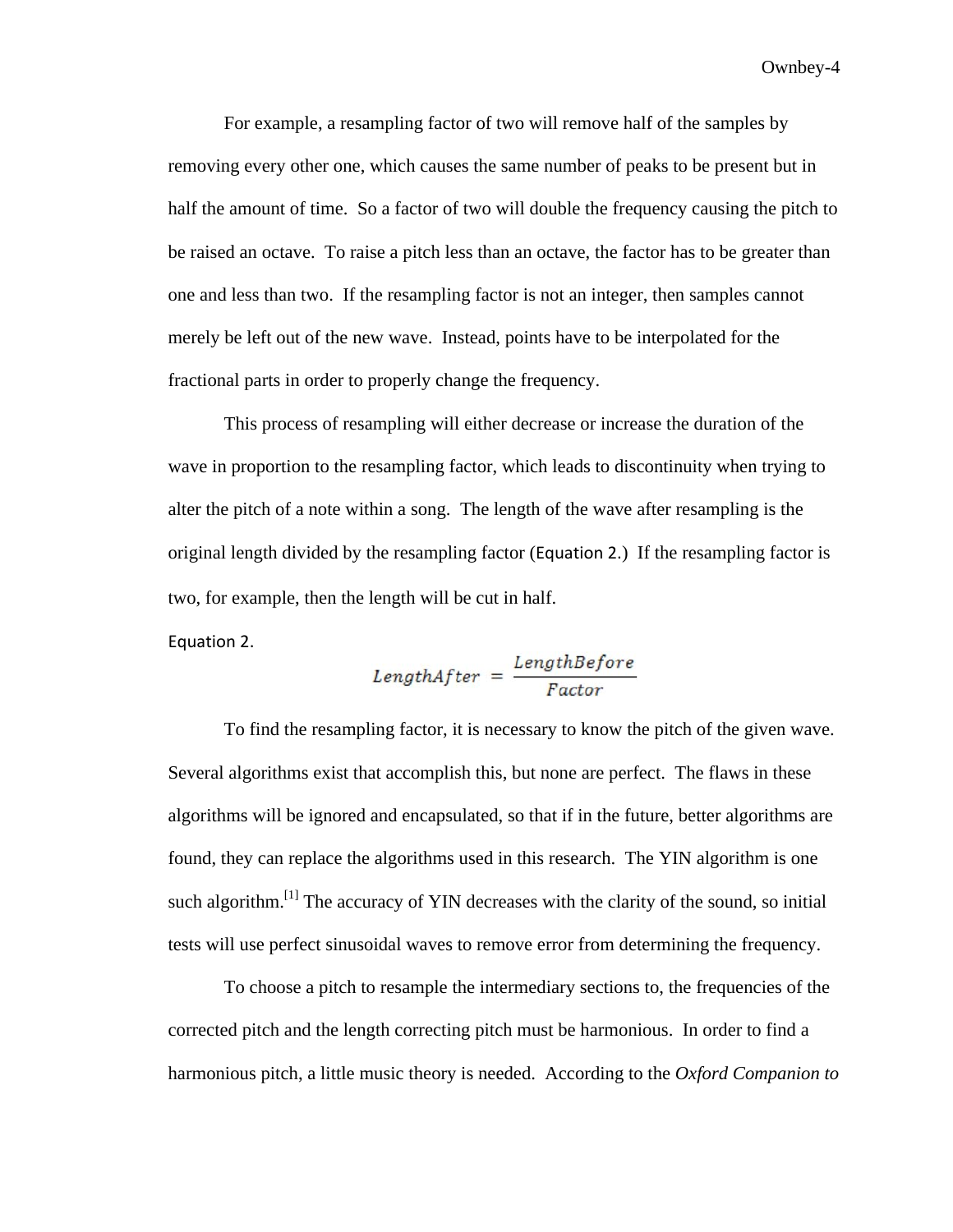*Music*, an interval in music theory is "the distance in pitch between two notes."<sup>[3]</sup> This distance can be described using the diatonic scale or frequencies. The three intervals that are said to sound the best to the ear are know as perfect fourth, perfect fifth, and an octave. To find a note that is an octave higher than a base note, the frequency has to be doubled so the ratio between pitches that are an octave a part is  $1:2.^{[4]}$  The pitch ratio of a perfect fifth is 2:3 and a perfect fourth is 3:4. [4]

### *Experiment*

#### **Overview**

In order to raise the pitch of a note, the data will be resampled to a corrected frequency for most of the wave and to a harmonic frequency periodically to lengthen or shorten the wave. The factor used to create a harmonious pitch is referred to as the secondary factor and is harmonious so that the change from between pitches will be less detectable by the listener. How long and how often sections are resampled using the second factor will be determined by how much the wave needs to be lengthened. The length and rate of recurrence of these sections are bounded by the necessity of keeping these sections undetectable, which in turn puts a lower limit to the length of the wave that can be corrected using this algorithm, because a short wave would not be able to hide the harmonious sections of the wave. A bound also exists on how much the algorithm can change the frequency of a note. Since this algorithm is only trying to help mediocre singers rather than tone deaf ones, the bound is not an issue, because mediocre singers only need a small amount of help with their pitches.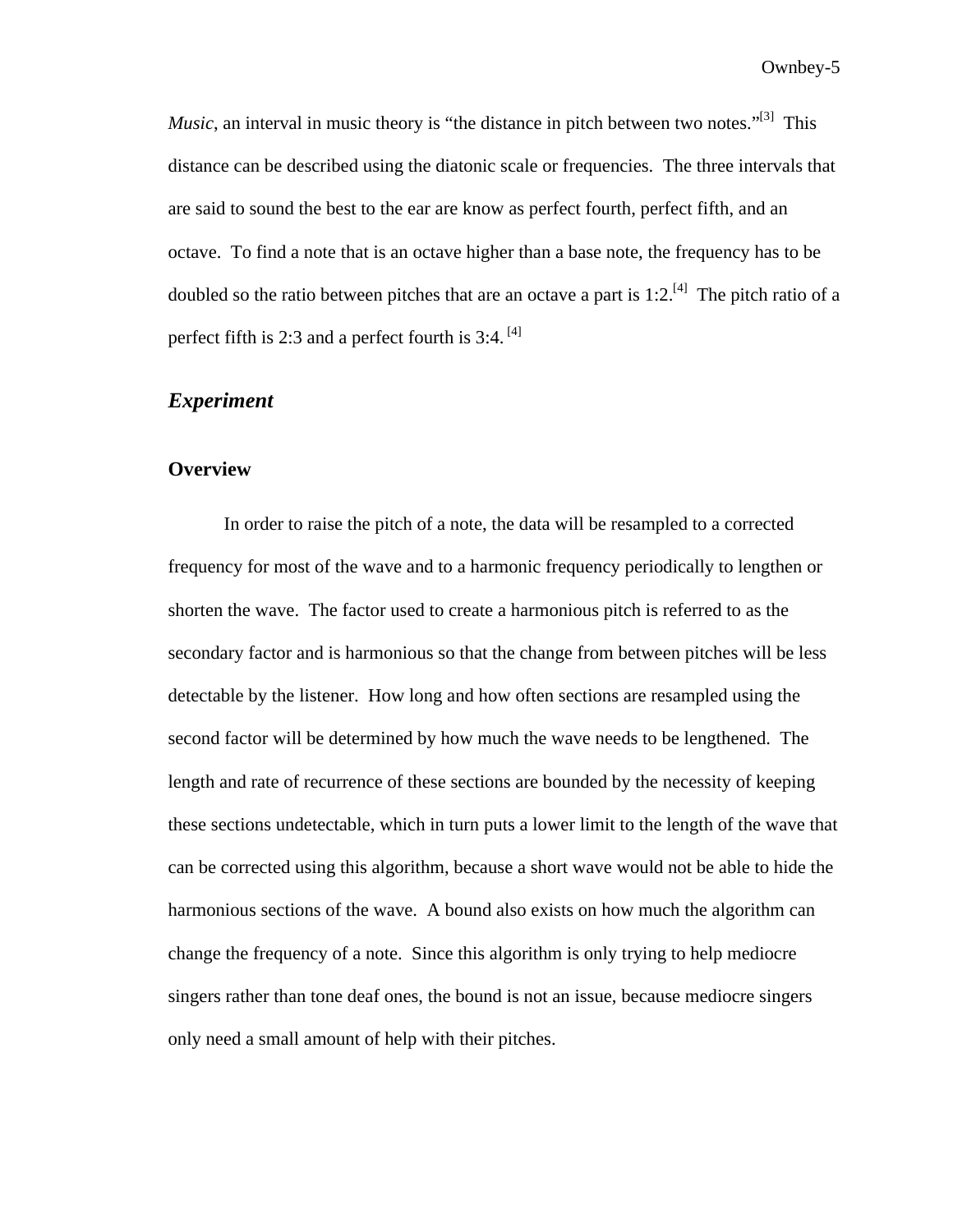Another issue this algorithm will correct is the transition from one note to another in the same sound file. If the waveforms of two consecutive notes do not match up, an inconsistency in sound can occur that the listener would identify as synthetic. Since this algorithm will treat each note separately, no transition correction can occur. Therefore, I will not change the existing transitions from one note to the next by not resampling a small portion of the beginning and end of each note.

*Figure 2* is an example of resampling and pitch correction preformed by this algorithm. The wave in *Figure 2 a.* has a frequency of 400 cycles per second for five one hundredths of a second, which barely sounds any longer than a click. This wave is run through the resampling algorithm to raise its pitch to 440 cycles per second and the result is shown in *Figure 2 b.* Note that because the original wave was raise in pitch, the resulting wave is shorter. The longer the original wave was the greater this difference would have been. The wave in *Figure 2 c.* is the result from running it through the length correction algorithm. Notice that it is not only the same length as the original, but also the amplitude of the end of the waves is the same. This is important if this wave is really part of a larger wave so that the transition from the corrected section to the rest is not audible. Also, two sections have been noticeably been resampled using a factor of three fourths causing the frequency of this sections to be 330 cycles per second.



Figure 2 a. Original Wave, 400 cycles per second, 0.05 seconds

Figure 2 b. The wave in a. resampled to 440 cycles per second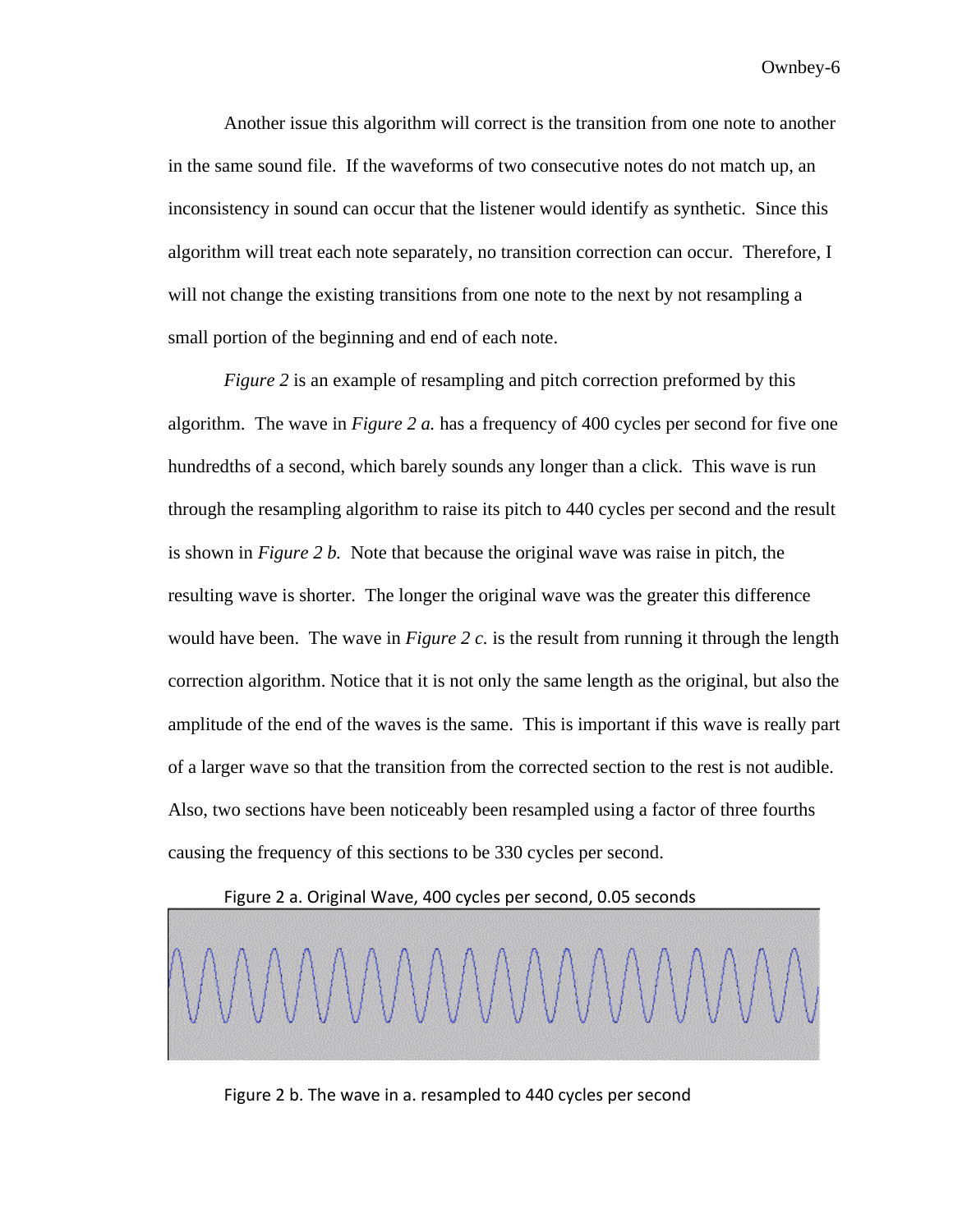

The implementation of this algorithm can be divided into two sequential parts. First the number of samples to resample at the secondary factor must be found. Then, the problem of how to disperse the samples to be resampled using the secondary factor must be tackled. A decision was also made to correct the pitch of the note first and then resample parts of the wave using the secondary factor, which will be computational more expensive than if all of the resampling was done a one time, but will still show whether this technique will work or not. Within the second step, the secondary factor must be calculated to change the pitch to a harmonious frequency. To resample parts of a wave that has all ready been resampled to the correct pitch, the resampling factor will be one of the pitch ratios of the three intervals said to sound best to the ear: perfect fourth, perfect fifth and the octave. [4] If length needs to be added to the wave then the secondary factor is just the fraction of these ratios; however, when length needs to be subtracted, the inverse of the fractions is used.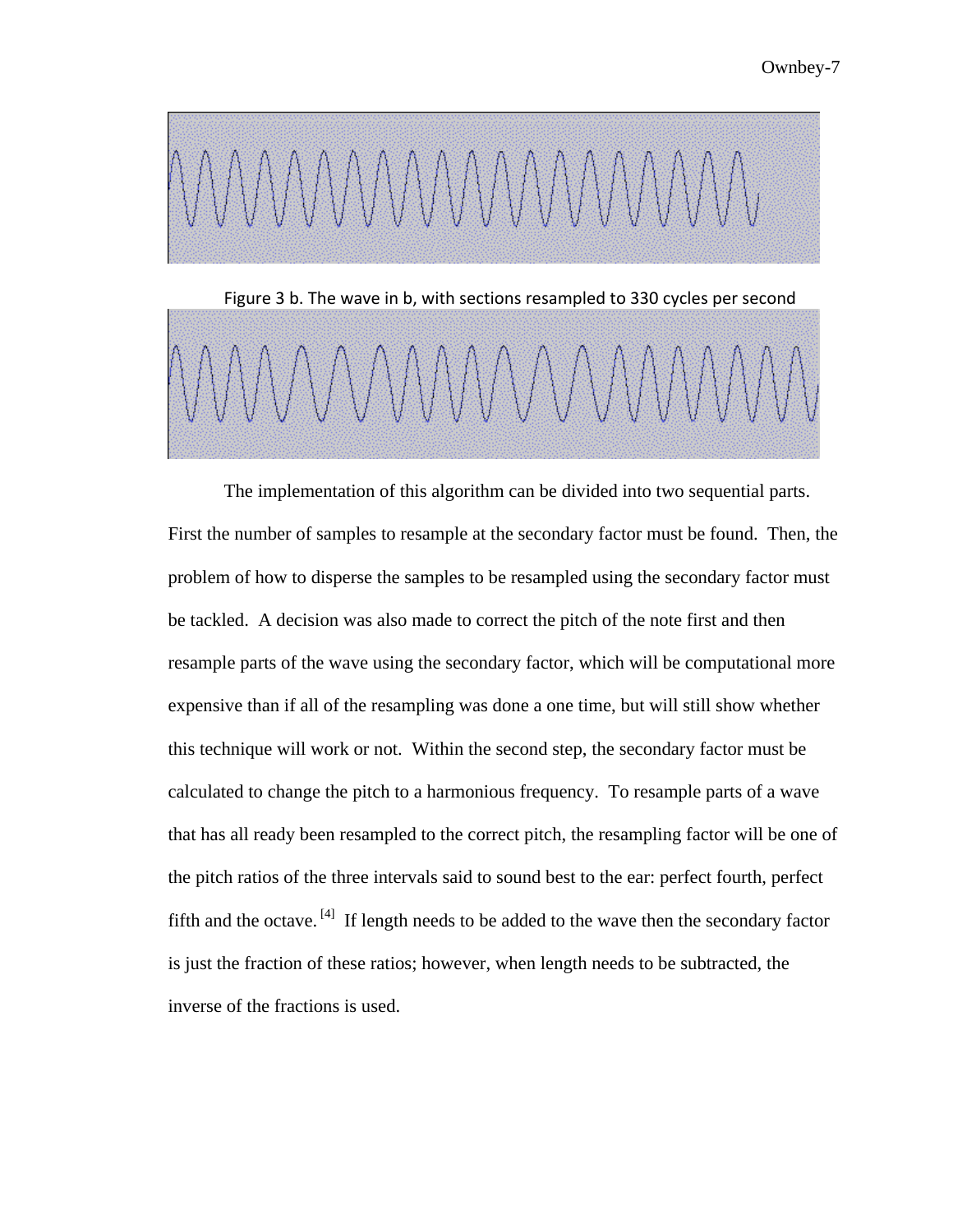### **Number of Samples to Resample**

 The first challenge is to determine how many samples to resample using the secondary factor to restore the wave to its original length. The length of wave after resampling,  $L_a$ , is equal to the length of the wave before resampling,  $L_b$ , divided by the resampling factor, F as shown is Equation 3.

Equation 3. The length after resampling

$$
La = \frac{Lb}{F}
$$

This equation was used as the basis in creating an equation for the number of samples to be resampled at the secondary factor, which is referred to as R in this research. In the above equation, R would be the  $L_b$ , because it is the length of the samples before resampling. The factor, F, is the secondary resampling factor, F2, which is one of the harmonious fractions. The length after resampling needs to make up the difference between the original length,  $L_0$ , and the corrected length,  $L_c$ ; therefore,  $L_a$  needs to be the difference of  $L_0$  and  $L_c$ . Putting this all together, Equation 4 is created.

Equation 4. First attempt to find R, the number of samples to resample at the secondary factor, F2

$$
Lo-Lc = \frac{R}{F2}
$$

But this does not exactly correct the length, because part of the original wave has been resampled by F2 and must be accounted for in the length after resampling. So the length after resample must include the number resample by  $F_2$ .

Equation 5. The addition of R to the left side of Equation 4

$$
Lo-Lc + R = \frac{R}{F2}
$$

Equation 6. The result after solving Equation 5 for R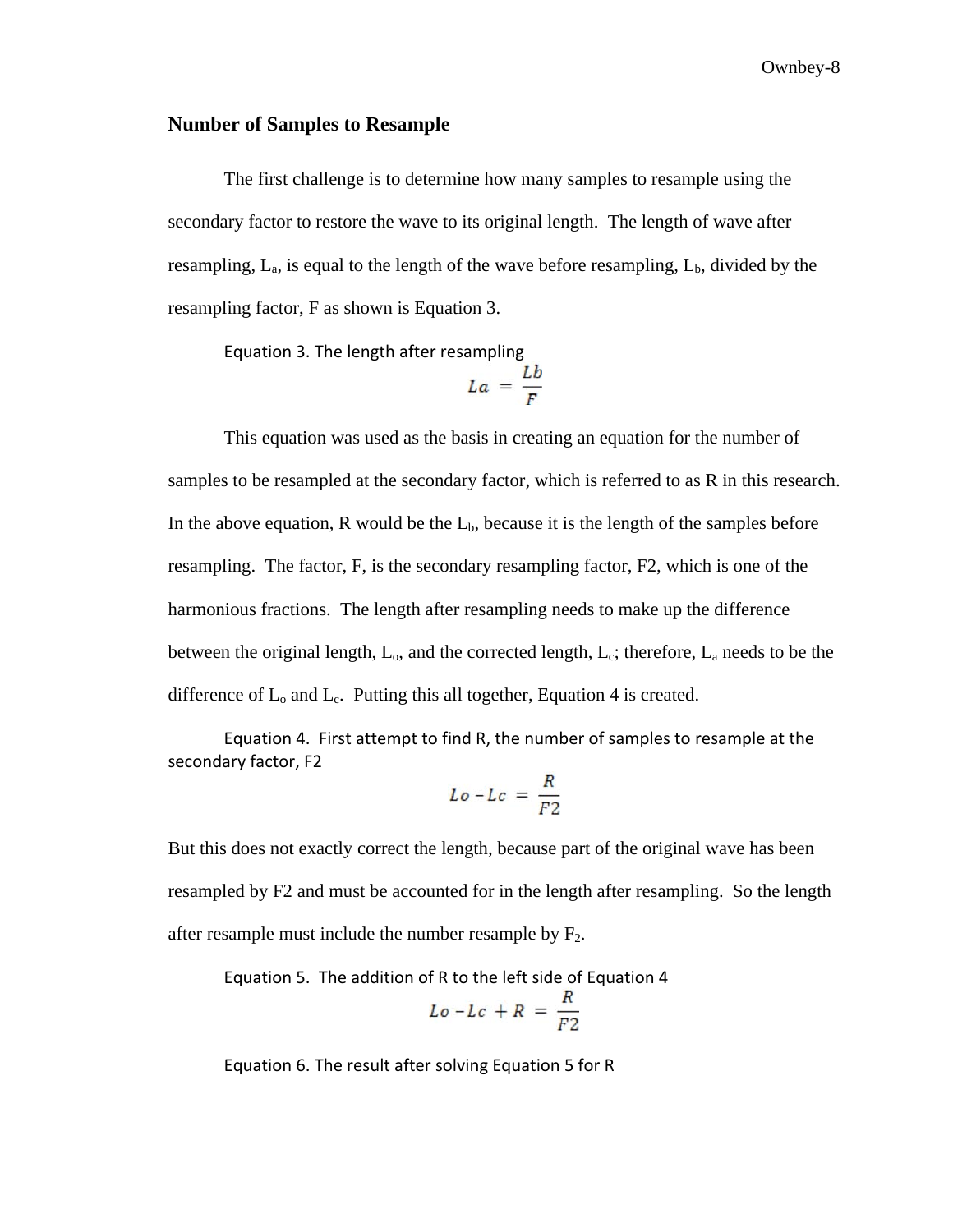$$
R = \frac{F2(Lo - Lc)}{(1 - F2)}
$$

As shown by Equation 6, it is likely that R will not be an integer, which is a problem because it is hard, if not impossible, to resample a fraction of a sample. Also the rounding error caused by division needs to be minimized. In order to accomplish this, R needs to be guaranteed an integer. Using the knowledge that  $F_2$  is some integer, n, divided by another integer, d, R can be insured to be an integer. These integers n and d must be further restricted to be consecutive so that the absolute value of their difference is always one. All three ratios used for the secondary factor adhere to this construct. Applying both of these restrictions, *Equation 6.* can be simplified as shown by *Equation 7*.

Equation 7. The simplification of Equation 6.

$$
R = \frac{\frac{n}{d}(Lo - Lc)}{1 - \frac{n}{d}} = \frac{\frac{n}{d}(Lo - Lc)}{\pm \frac{1}{d}} = \frac{n}{d}(Lo - Lc)(\pm d)
$$

$$
R = \pm n(Lo - Lc)
$$

Whether n is positive or negative is depended on whether one minus the resampling factor is positive or negative. If the resampling factor is greater than one, then the result will be a negative number. In this case, the wave must need to be shortened and therefore, the difference of the original length and the correct length will be negative, which would make R a positive number. If the resampling factor is less than one, then n will be a positive number and the difference of the lengths will be positive as well. (The equation is discontinuous when the resampling factor is one. A resample factor of one would never be use because there is never a need to resample a wave to its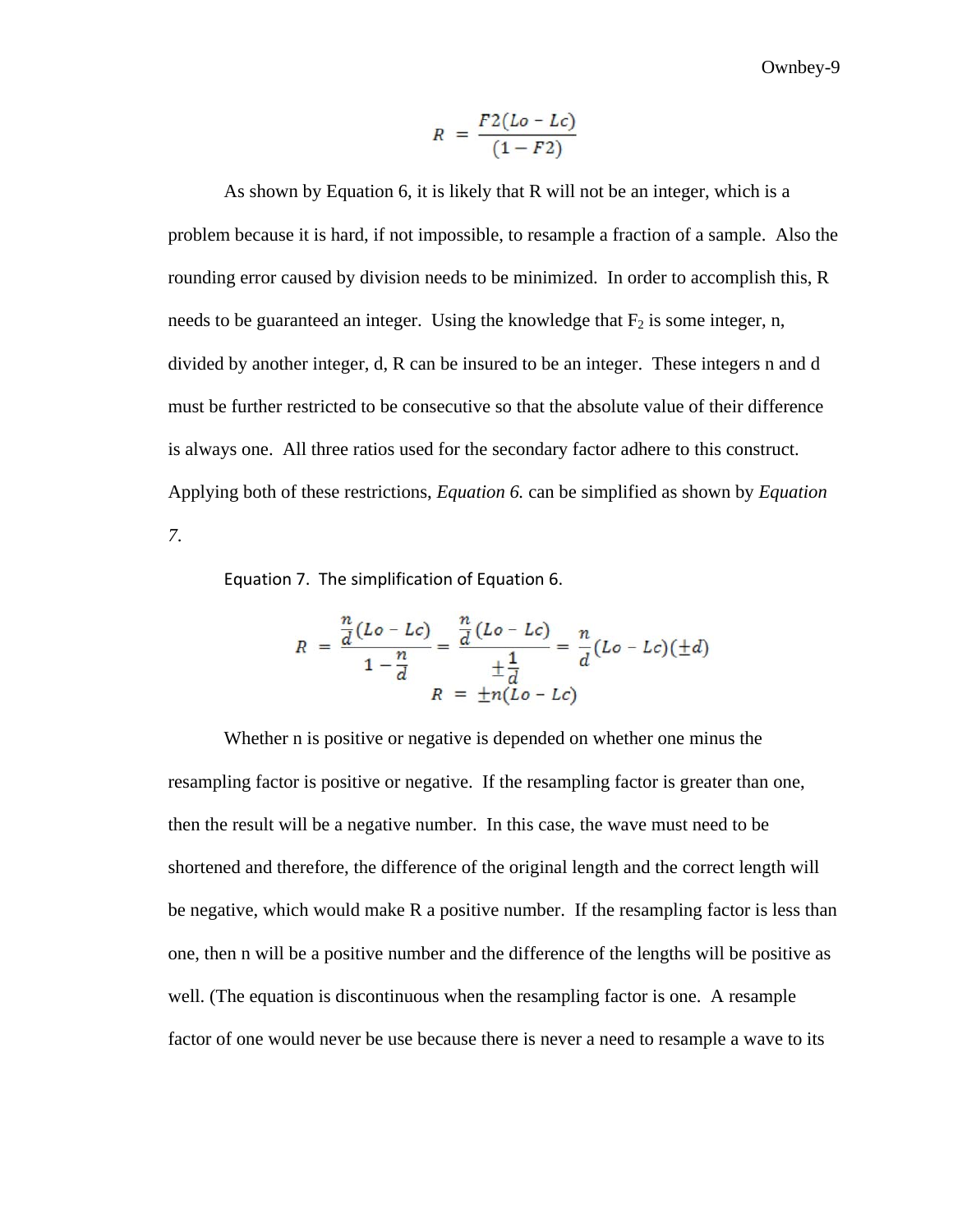current frequency.) The plus or minus can be dropped and instead the absolute value be taken, because R will be positive in either case.

Equation 8. The number of samples to resampling using the secondary factor  $R = |n(Lo - Lc)|$ 

#### **Distribution of Secondary Resample**

Now that the number of samples to resample can be found using Equation 8, it is time to determine how to distribute them throughout the wave. Two different approaches were used; one was an equal distribution of sections of R and a distribution R by a harmonious frequency. In general, the approach of the equal distribution was to divide R into sections that were some multiple of the wavelength of the desired frequency and spread these sections evenly throughout the wave. Since R most likely will not be divisible by the length of the sections, the last section would contain the remainder of this division. This could cause the last section create a jerk of in the overall sound. How severe the jerk is related to the difference of lengths of this section and the rest of the sections. This will be kept in mind when the experimental waves are reviewed and could be corrected with further research.

So to find the lengths of these sections, the wavelength of the wave must be found by dividing the sample rate, by the desired frequency of the note. The wavelength was then multiplied by some integer and the result was used as the length of the sections. Whole wavelengths were used to keep the integrity of the sound. Several different integers were tested to see the effect they would have on the overall sound. To find the number of sections needed, R was divided by the length of the sections. The remainder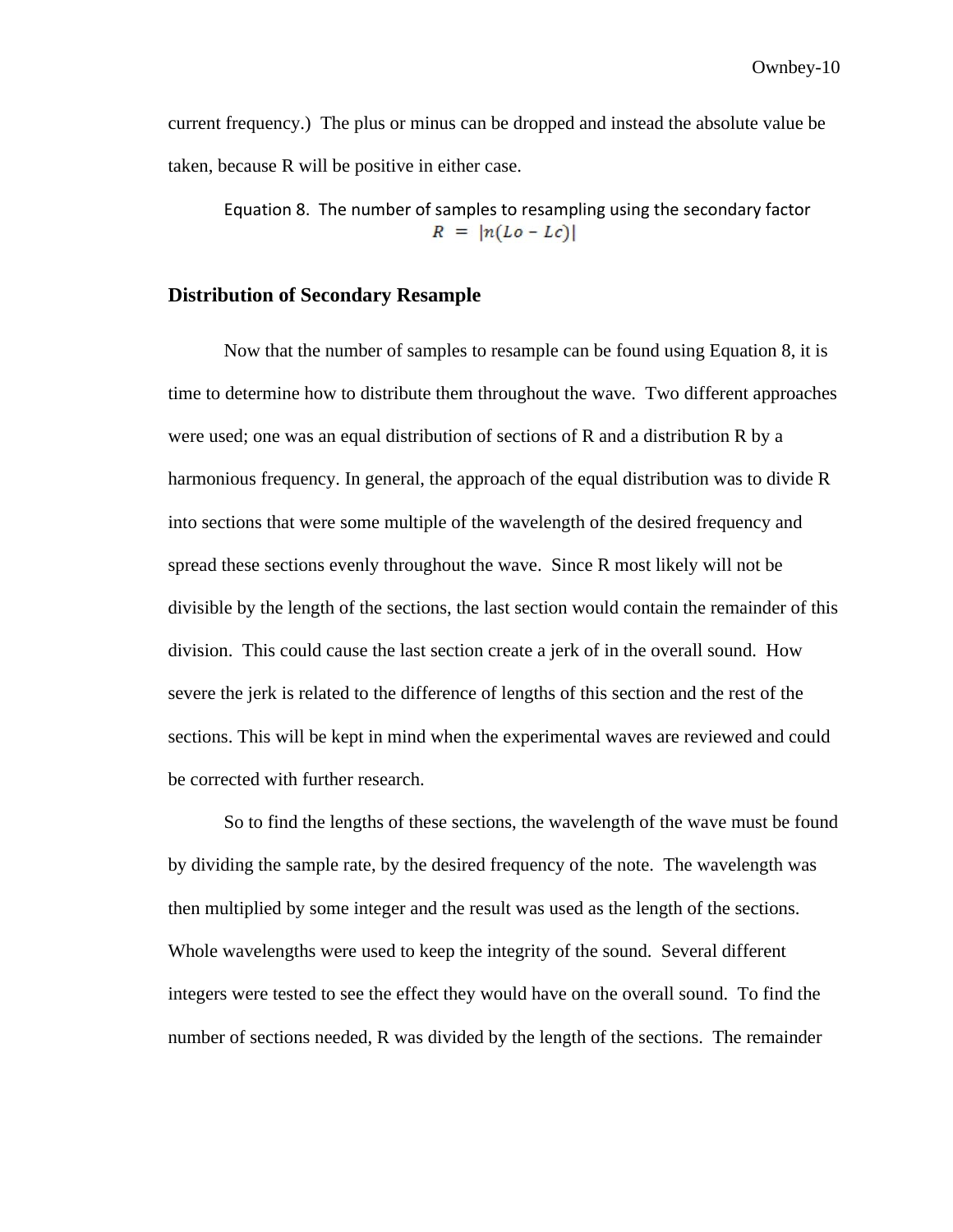of this division is put into an extra section at the end section, so the number of sections needs to be increased by one.

> Algorithm 2. Equal Sectioning of secondary sections *= sample\_rate / desired\_frequency Section\_Length = \* N Num\_Sections = (R / Section\_Length)+1 Last\_Section\_Length = R % Section\_Length*

 The second algorithm created distributed the sections resampled by some harmonious frequency, which will be referred to as the meta-frequency. The metafrequency measures how often a section of the harmonious pitch occurs. It must be significantly less than that of the either the harmonious pitch or the corrected pitch to preserve any of the integrity of the sound. In other words, the number of times a section occurs in a second is must be smaller then the number of times a wavelength of one of the frequencies occurs in a second. The idea is to create a secondary section and a normal section that form one cycle that is the wavelength of the meta-frequency.

Equation 9. The equation for the length in samples of a meta-cycle where sectionL is equal to the length of the secondary section and skipL is equal to the length of the normal section.

 $Meta-cycle = sectionL + skipL$ 

The meta-frequency needs to be found using a combination of the three intervals that are pleasant to the ear, most likely either perfect fourth or fifth several octaves lower.

 Next, the lengths of the secondary section and the normal section need to be found. To find them, an equation using the meta-frequency and these two variables was set up, Equation 10. The lengths of these to sections are also dependent on the number of samples to resample at the secondary rate, so Equation 11 was set up to allow the variables to be solved*.* This equation was solved for the skip length and substituted for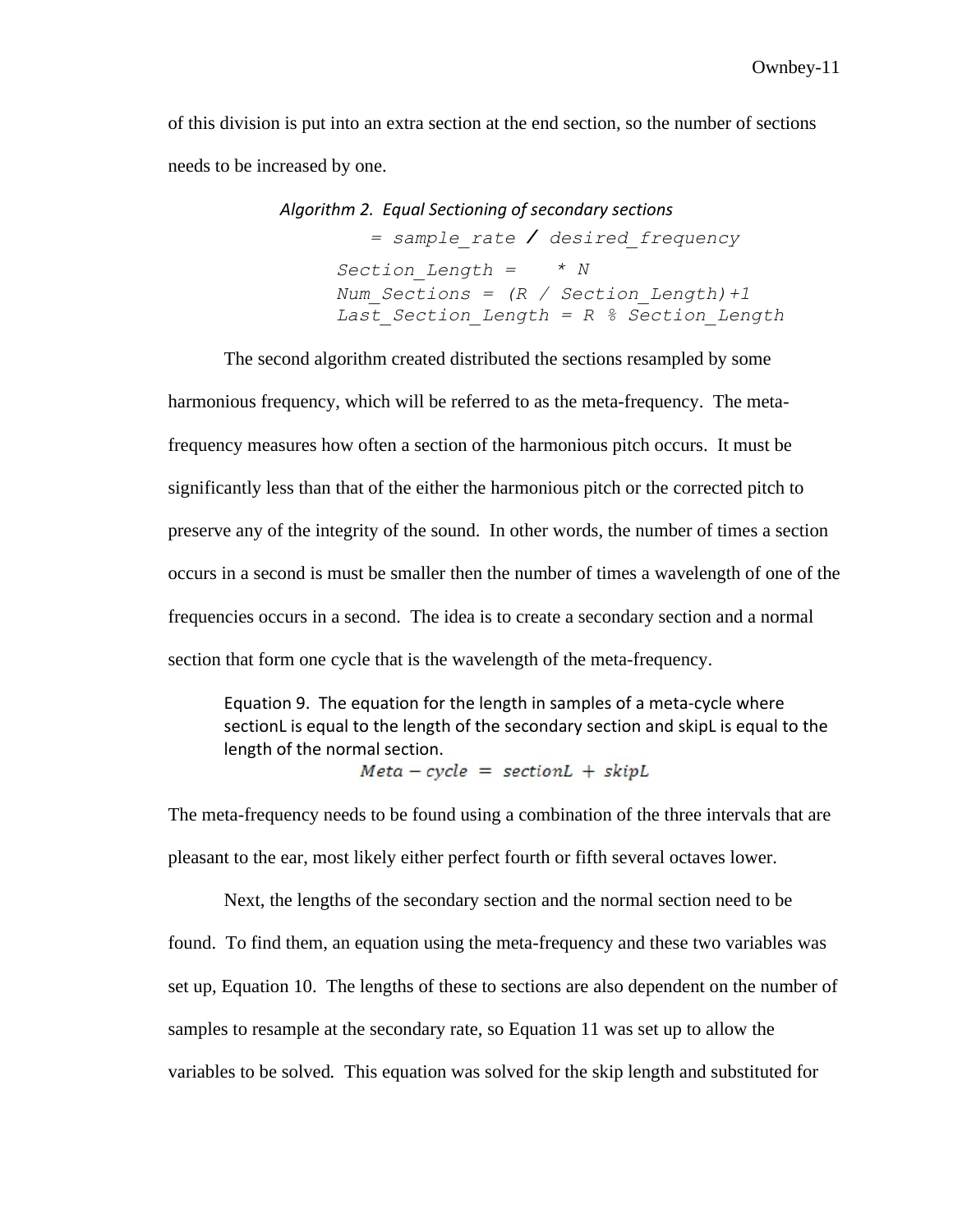into *Equation 10*, which lead to *Equation 12.* (*Equations 10-13* are only for the case of

raisings the pitch.)

Equation 10. Meta-frequency using the section length and the skip length

$$
meta - F = \frac{sampleRate}{(sectionL + skipL)}
$$

Equation 11. Number of meta-cycles in the wave where L is the length of the wave after primary resampling

$$
numberCycles = \frac{R}{sectionL} = \frac{R + L}{sectionL + skipL} =>
$$

$$
skipL = \frac{L * sectionL}{R}
$$

Equation 12. Section Length in terms of the constants R, sample rate, metafrequency and length after primary resampling.  $\mathbf{r}$ 

$$
meta - F = \frac{sampleRate}{sectionL + L * \frac{sectionL}{R}} = \frac{sampleRate}{sectionL * (1 + \frac{L}{R})}
$$

$$
= \frac{sampleRate}{sectionL * \frac{(R + L)}{R}} = R * \frac{sampleRate}{sectionL * (R + L)} =>
$$

$$
sectionL = \frac{R * sampleRate}{meta - F(R + L)}
$$

Equation 13. Skip length in terms of the constants R, Sample rate, metafrequency and length after primary resampling

$$
skipL = \frac{L}{R} * \frac{R * sampleRate}{meta - F(R + L)} = \frac{L * sampleRate}{meta - F(R + L)}
$$

## *Testing and Results*

In order to ignore the problem of finding the pitch of a test wave, Audacity, an open source sound editing software, was used to create perfect sinusoidal waves of a know frequency. The pitch of middle A, which has a frequency of 440 cycles per second,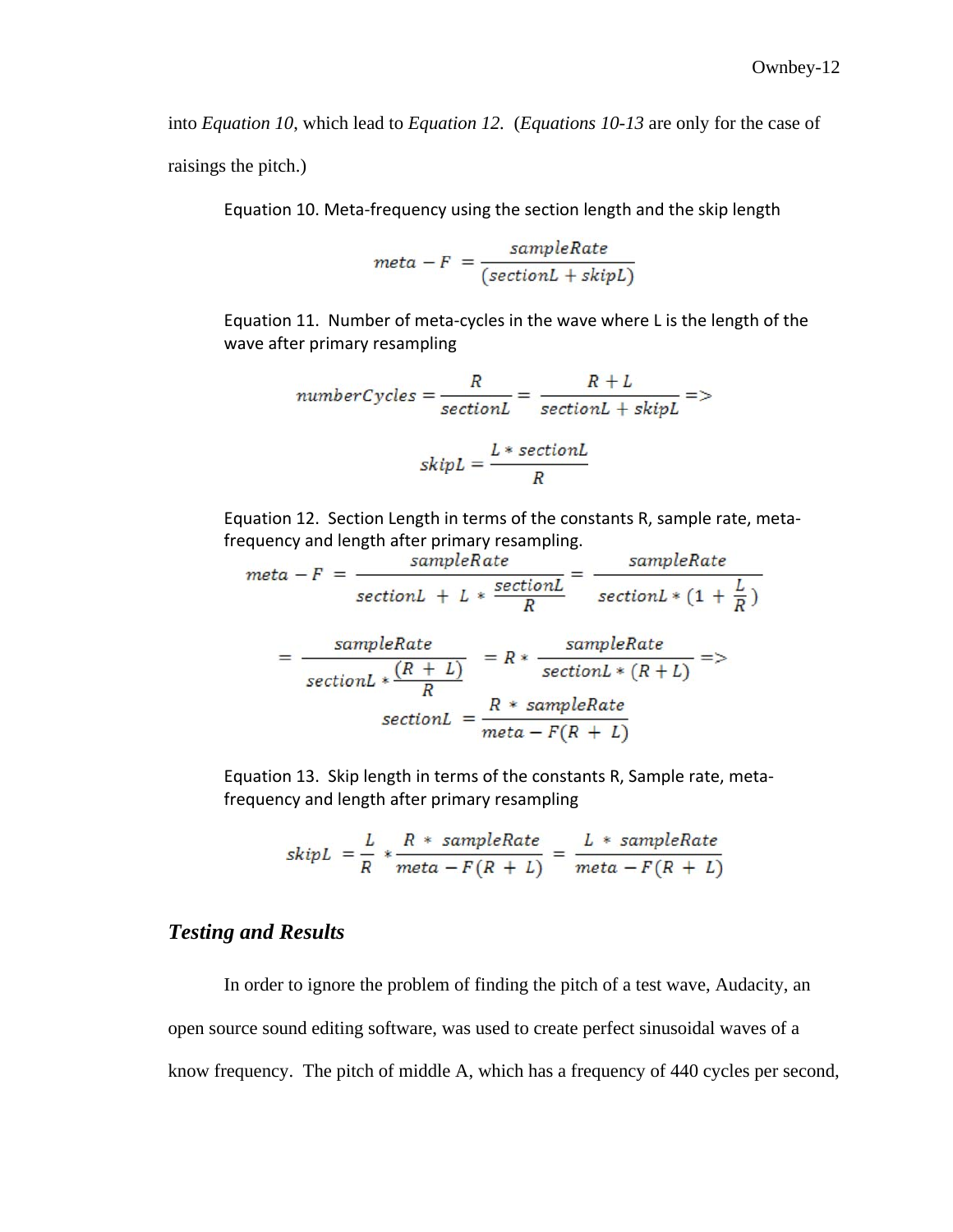was used as the target pitch for testing. The incorrect frequencies used to test the algorithm ranged from 430 to 450 cycles per second. A difference of ten cycles per second would be equivalent to a little better than average, but still mediocre singer. Also, each one was tested with a perfect fifth, two thirds, and perfect fourth, three fourths as the harmonies pitch. The octave was used a little at first, but was too great of a change to be practical for this research.

The algorithm hinges on the ability to properly find how many samples to resample at the secondary factor, so the first tests tested the accuracy of calculating the number of samples to resample using the secondary factor. To do this, R was found, then that number of samples was resampled in a one lump at the end of the wave and this length was compared to that of the input wave. For all test cases, when R samples were resampled, the wave was returned to its original length. Equation 8 did work. The estimation involved when resampling using a fractional part did not affect the outcome. The estimation comes into play because the resampling loop is to stop when a double is past an integer. This makes it hard to be sure that the correct number of samples was resampled and could be more of an issue with different frequencies.

Next, the sectioning part of the algorithm was implemented. This part was a little harder to implement because a formula could not just be derived. Instead, the manipulation of data structures, namely arrays had to be handled. A universal index was used to keep track of the current position in the original wave and put both the resampled and copied portions into a new array. By copying into a new array, the change in length from resampling did not affect the indexes in the original wave. Basically, the algorithm copies the wave at the index and increments the index for a set skip period and then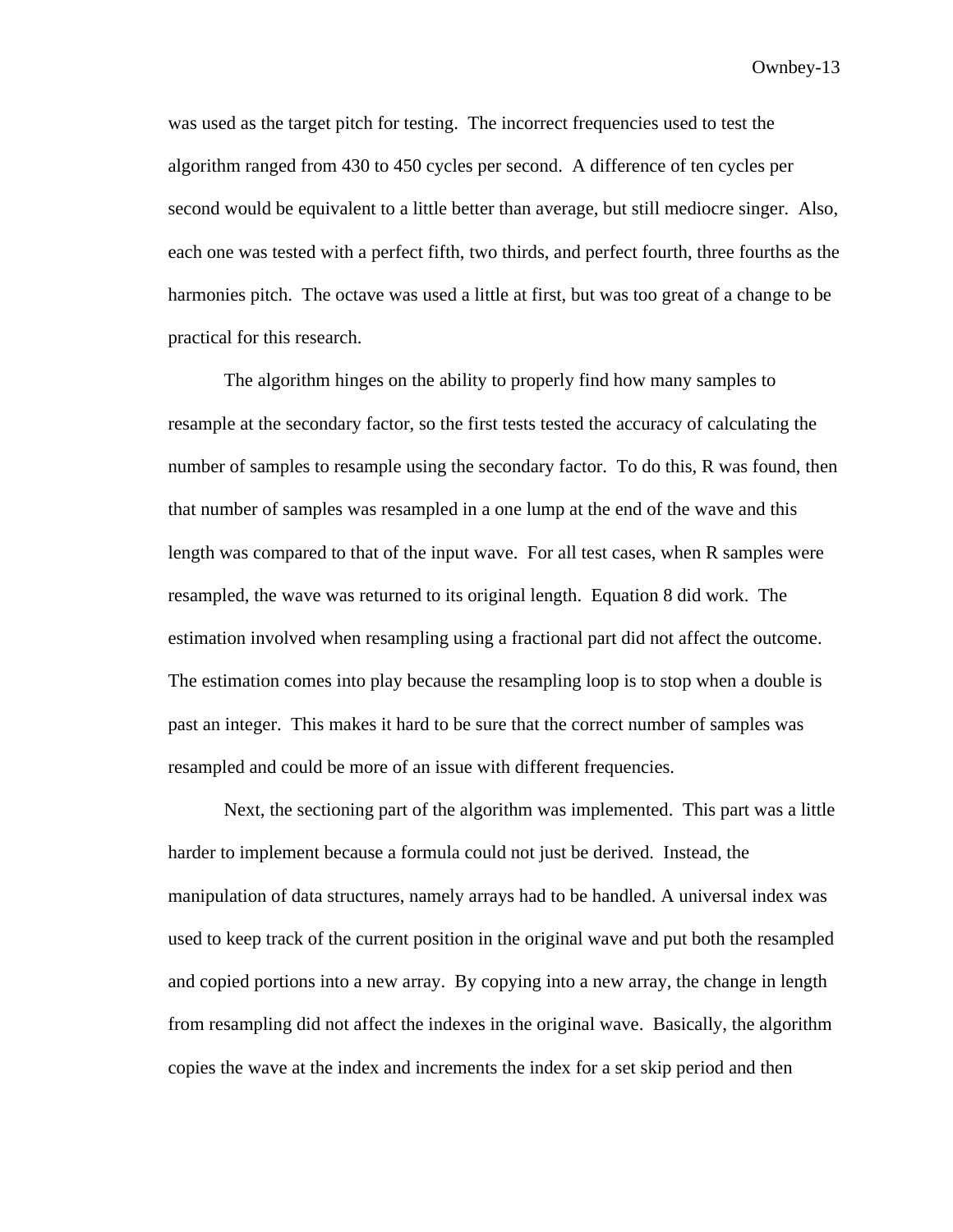resamples for the length of the secondary resample section and then increments the index

the right amount of times.

Algorithm 3. Equal Distribution of the secondary sections Note that Algorithm 2. finds some of the values in this algorithm. skip = (wavsize-R)/(numSections+1) //we need 1 more skip group than number sections Loop for each numSection Copy samples from index to index + skip Resample from index to sectionLength +index Index +=sectionLength End Loop

 Algorithm 3 assumes there is no remainder when R is divided by the section length to determine the number of sections. The algorithm must resample exactly the number of samples determined by R, so Algorithm 3 must be added to include any leftover samples.

Algorithm 3. Sectioning the wave for the secondary resample. Copy samples from index to index + skip // increments index Resample from index to (R % sectionLength) +index Index +=R % sectionLength Copy samples from index to end of wav

When the secondary resample portion was equally distributed, the length of the original was not perfectly maintained. The algorithm made the corrected wave longer by less than one thousandth of a percent. The longest this excess was observed was %0.000227 which would translate into approximately 4.53 x  $10^{-4}$  seconds with the sample rate at 44100 cycles per second. This duration makes the difference irrelevant because it is not audible. This did not show up when all of the secondary resampling was done in one section, because the rounding error from resampling only occurs once at the end of the resampling. When the sections were dispersed throughout the wave, the rounding error was present every time a section was resampled. This error was smaller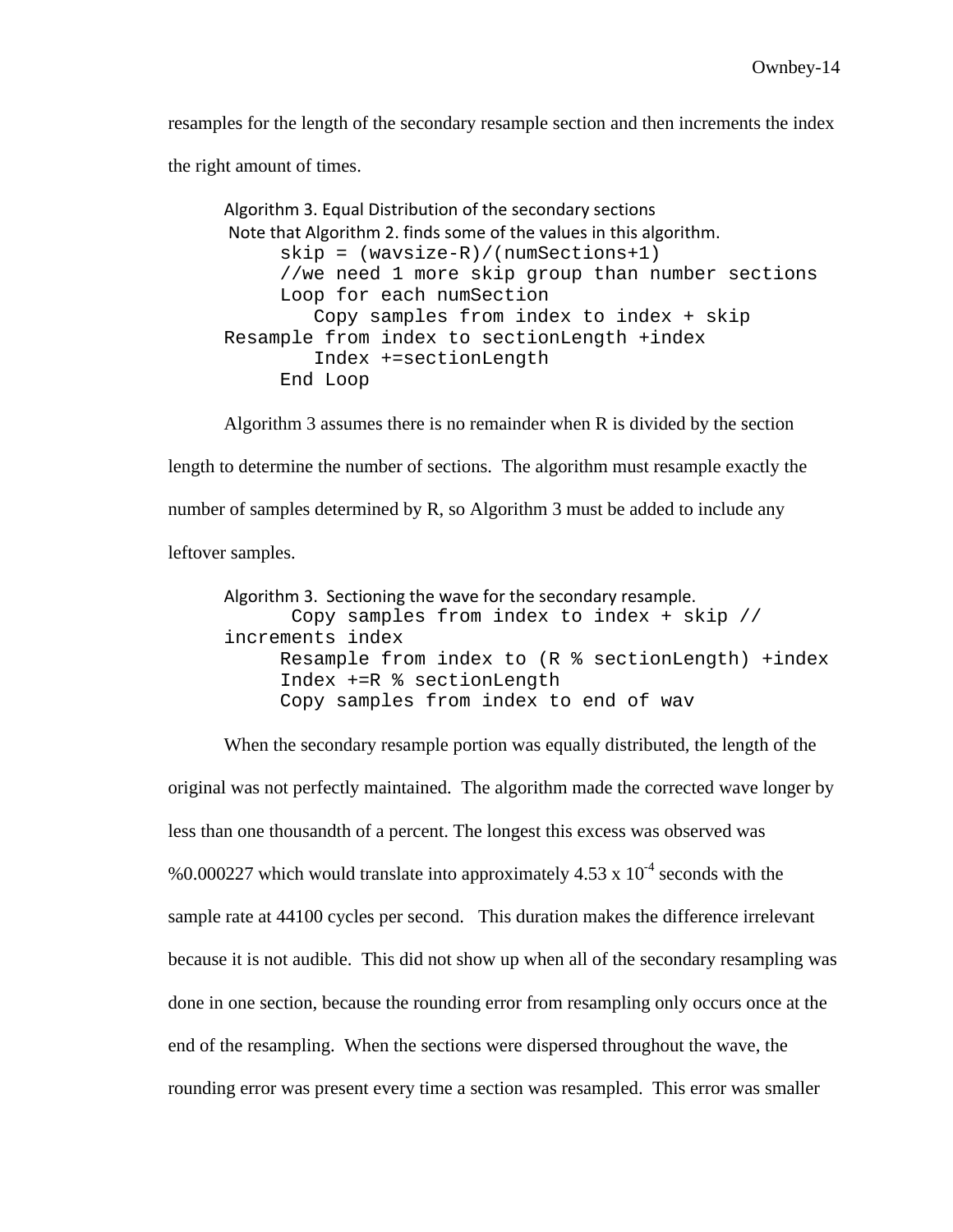when the perfect fourth, three fourths, was used compared to the perfect fifth, three thirds. The perfect fifth showed less of this error because it is a rational number, which would make any rounding error smaller, and the perfect fourth is an irrational number.

Success was found for the restoring the wave to its original length; however, the sound integrity was not. An attempt was made to calibrate this difference by changing the length of the secondary sections. The larger the sections are the more and more audible they are, but they also become more natural to the ear. The smaller the sections are the less audible they are, but the overall sound is more synthetic. The smaller sections sound more like a click, and the longer sections sound more like a siren. Also, the less the wave needs to be corrected in the first place, the less often a sound disruption occurs, but none of the waves test sounded natural.

To test the harmonious distribution of the secondary sections, first the concept of a meta-frequency was tested by arranging a wave with a meta-cycle consisting of one wavelength of with a frequency of the perfect fourth followed by three wave lengths of the base frequency. This uses the ratio of perfect fourth, three sections of base frequency for every four wavelengths. The result is almost a pleasant sound that is like that of a string instrument. The overall frequency, however, is several octaves lower than that of the desired frequency for the note. This overall frequency is known as the fundamental frequency of a note and occurs when the note is not purely a single frequency but rather some combination of sound waves.<sup>[4]</sup> The frequency of a human voice is actually the fundamental frequency of the sound, because the sound is created by more than just a single piece of anatomy vibrating. Although this researched finally produce a wave that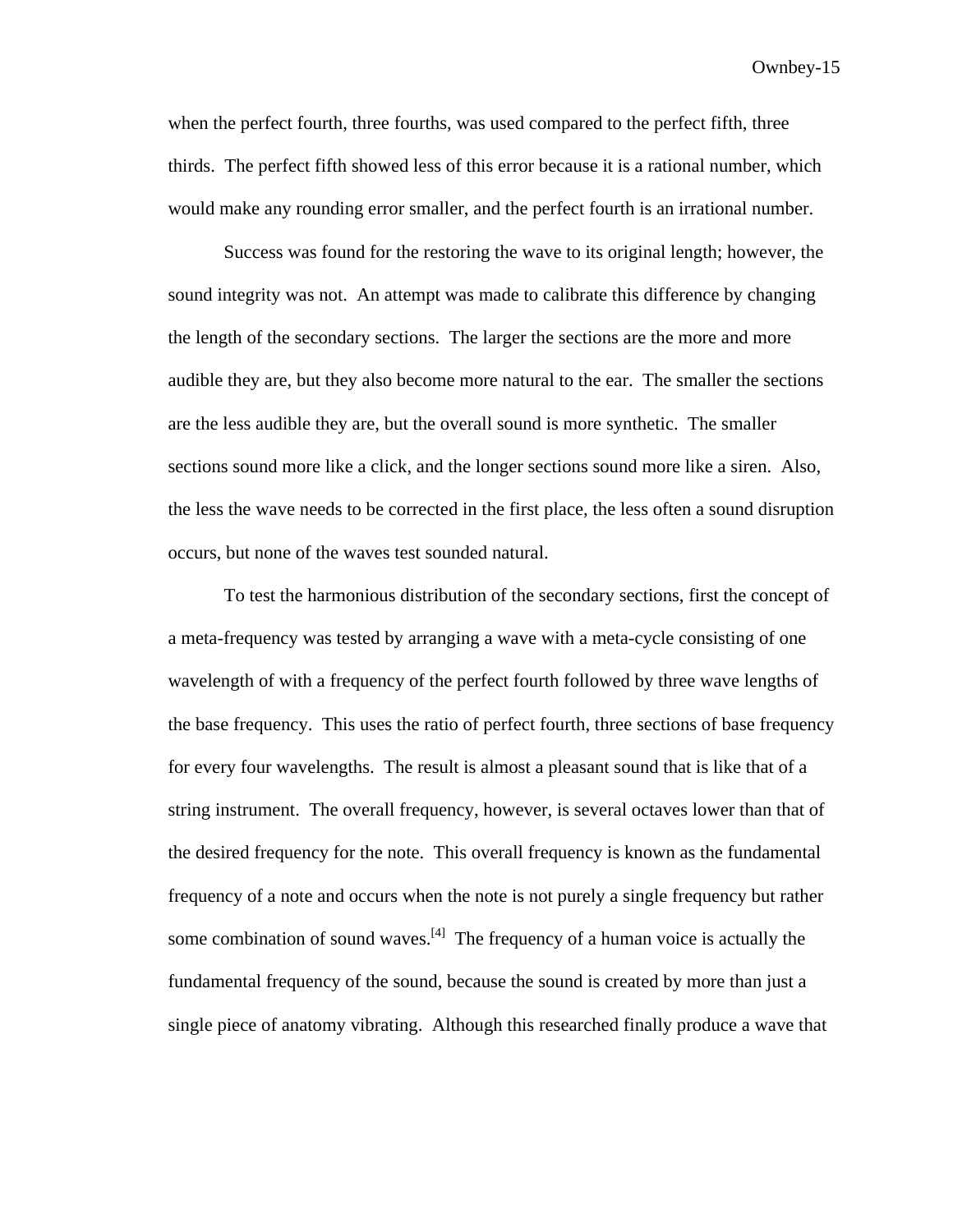sounded descent, the fact that the sound was not at the correct frequency was discouraging.

In order to distribute the sections in a harmonious manner, the equations for creating a meta-frequency, *Equations 12 and 13*, were used in *Algorithm 2* to replace the section length and the skip length. Meta-frequency was set to fifty-five, 110, 220, 330, 440 cycles per second because each is a different octave or an interval of perfect fourth for the desired frequency. In each case, the skip length was found to have a ratio of three fourths to the total number of samples in the meta-cycle. Also in each case, the sound produce was a perfect fourth lower than the frequency of 440 cycles per second. The only difference that occurred with the use of different meta-frequency was how pure the sound was. A meta frequency of 440 cycles per second sounded the least synthetic.

Because of this result, the secondary section needs to be the length of some multiple of the wavelength*.* Using the ratios of the best sounding intervals, the length of the skip section should also be a multiple of same wavelength. In order to test this, the wavelength was found using the equation in *Algorithm 2* then various ratios derived from the best sound ones were used. *Table 1.* shows the ratios that were tested.

| sectionL       | skipL | Ratio |
|----------------|-------|-------|
| 1              | 3     | 3:4   |
| 1              | 7     | 7:8   |
| $\overline{2}$ | 6     | 6:8   |
| $\overline{2}$ | 14    | 14:16 |
| 3              | 5     | 5:8   |
| 3              | 9     | 9:12  |
| 3              | 11    | 3:11  |
| 4              | 13    | 4:13  |
| 4              | 28    | 4:28  |

Table 1. Combinations of section lengths and skip lengths tested and the ratios they create.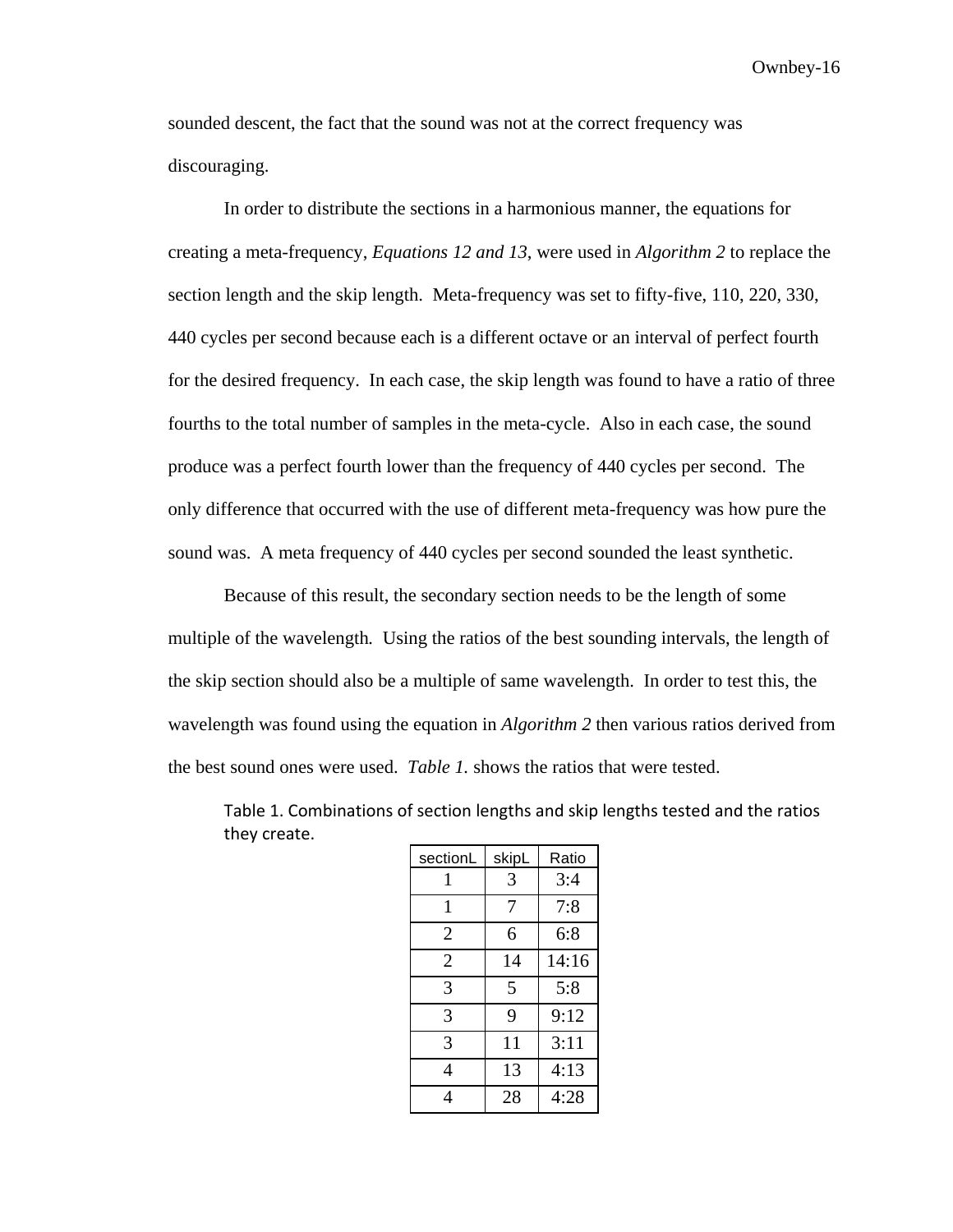$$
\begin{array}{c|c|c|c|c|c|c|c|c} \hline 5 & 15 & 5:15 \end{array}
$$

 None of these combinations created a sound that was the target frequency and did not sound synthetic. The sounds created either sounded like the equal distribution of the secondary chunks or sounded like the wrong frequency.

# *Conclusion*

The testing showed that none of the approaches in this research work with perfect sinusoidal waves; however, the mediocre singer does not sing perfect sinusoidal waves. Instead, they produce some combination of vibrations that are rougher than the sinusoidal waves. This roughness could hide the synthetic sounds produced by these algorithms. Research using a human's voice needs to be done before a conclusive assessment of the algorithms laid out can be preformed. The poor mediocre singer could still be helped.